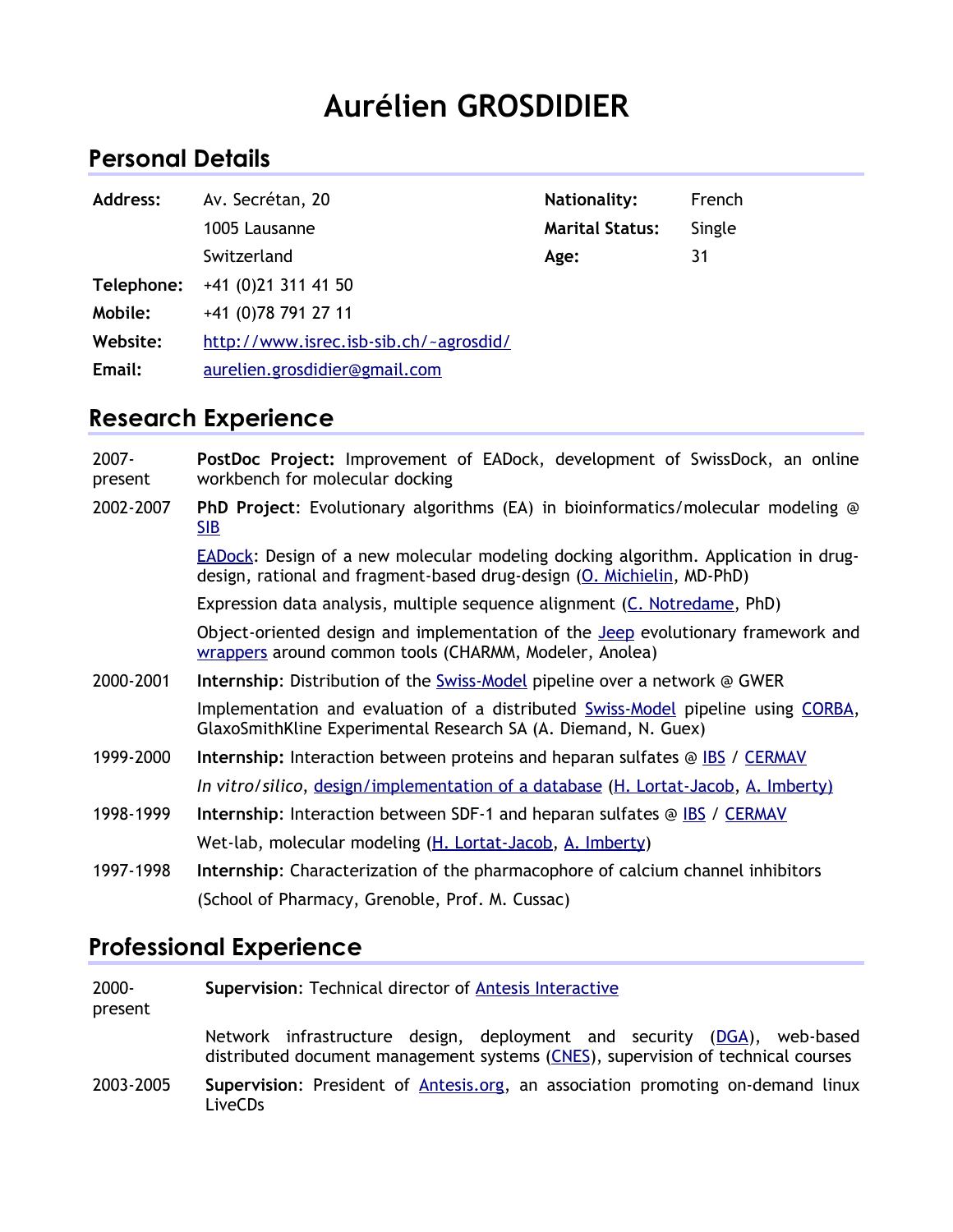## **Education**

| 2002-2007 | PhD Student @ Swiss Institute of Bioinformatics, Molecular Modeling Group    |
|-----------|------------------------------------------------------------------------------|
| 2000-2001 | Master Degree in Bioinformatics, University of Geneva (Switzerland)          |
| 1995-2007 | School of Pharmacy - Research, Joseph Fourier University (Grenoble - France) |
|           | Certificate in Structural Chemistry, Molecular Modeling and Biotechnology    |
| 1994-1995 | Baccalaureate, specialization in physics, mention AB (Die - France)          |

#### **Skills**

|                  | Computer Science: System administration: Linux/MacOSX/*BSD/Win32<br>Configuration, deployment, usage and administration of OpenLDAP                  |
|------------------|------------------------------------------------------------------------------------------------------------------------------------------------------|
| Software:        | EADock / CHARMM / Modeler / Sybyl<br>Chimera / VMD / Molmol<br>Common sequence-related tools and resources                                           |
| Software Design: | Object-oriented design and implementation, design patterns, UML modeling<br>Programming languages: Java/PHP/Perl/C/C++/shell scripting               |
| Productivity:    | HPC: Cluster design, deployment and monitoring (SGE, LSF, Torque/MAUI)<br>Grid computing: Condor, BOINC, xgrid                                       |
|                  | Data Management: Common SQL engines (MySQL/PostgreSQL)<br>R statistical package<br>Design and implementation of integrated web-based user interfaces |
| Languages:       | French: Mother tongue<br>English: Fluent, spoken and written                                                                                         |
| Things I forgot: | http://www.google.com/search?q=aurelien+grosdidier                                                                                                   |

# **Publications**

- 1. *Grosdidier A.*, Zoete V., and Michielin O., **Blind docking of 260 protein-ligand complexes with EADock 2.0**, *J Comput Chem, accepted for publication*
- 2. Chodanowski P., *Grosdidier A.*, Feytmans E., and Michielin O., **Local alignment refinement using structural assessment**, *PLoS ONE. 2008 Jul 9;3(7):e2645*.
- 3. Rochat B., Zoete V., *Grosdidier A.*, von Grünigen S., Marull M., Testa B. and Michielin O., **In Vitro Biotransformation of Imatinib by CYP1A1 and CYP1B1: Could it Play a Role in Tumor-Specific Drug Metabolism and Disposition?**, *Biopharm Drug Dispos. 2008 Mar;29(2):103-1*8.
- 4. [Feige JN., Gelman L., Rossi D., Zoete V., Métivier R., Tudor C., Anghel SI.,](http://www.ncbi.nlm.nih.gov/pubmed/17468099?ordinalpos=3&itool=EntrezSystem2.PEntrez.Pubmed.Pubmed_ResultsPanel.Pubmed_DefaultReportPanel.Pubmed_RVDocSum) *Grosdidier A.*, Lathion C., Engelborghs Y., Michielin O., Wahli W. and Desvergne B., **The endocrine [disruptor monoethyl-hexyl-phthalate is a selective peroxisome proliferator-activated](http://www.ncbi.nlm.nih.gov/pubmed/17468099?ordinalpos=3&itool=EntrezSystem2.PEntrez.Pubmed.Pubmed_ResultsPanel.Pubmed_DefaultReportPanel.Pubmed_RVDocSum) [receptor gamma modulator that promotes adipogenesis](http://www.ncbi.nlm.nih.gov/pubmed/17468099?ordinalpos=3&itool=EntrezSystem2.PEntrez.Pubmed.Pubmed_ResultsPanel.Pubmed_DefaultReportPanel.Pubmed_RVDocSum)**, *J Biol Chem. 2007 Jun 29;282(26):19152-66. Epub 2007 Apr 27*
- 5. *Grosdidier A.*, Zoete V., and Michielin O., **EADock: docking of small molecules into protein active sites with a multiobjective evolutionary optimization**, *Proteins, 2007, Jun 1;67(4):1010-25.*
- 6. Zoete V., *Grosdidier A.*, and Michielin O., **Peroxisome proliferator-activated receptor**